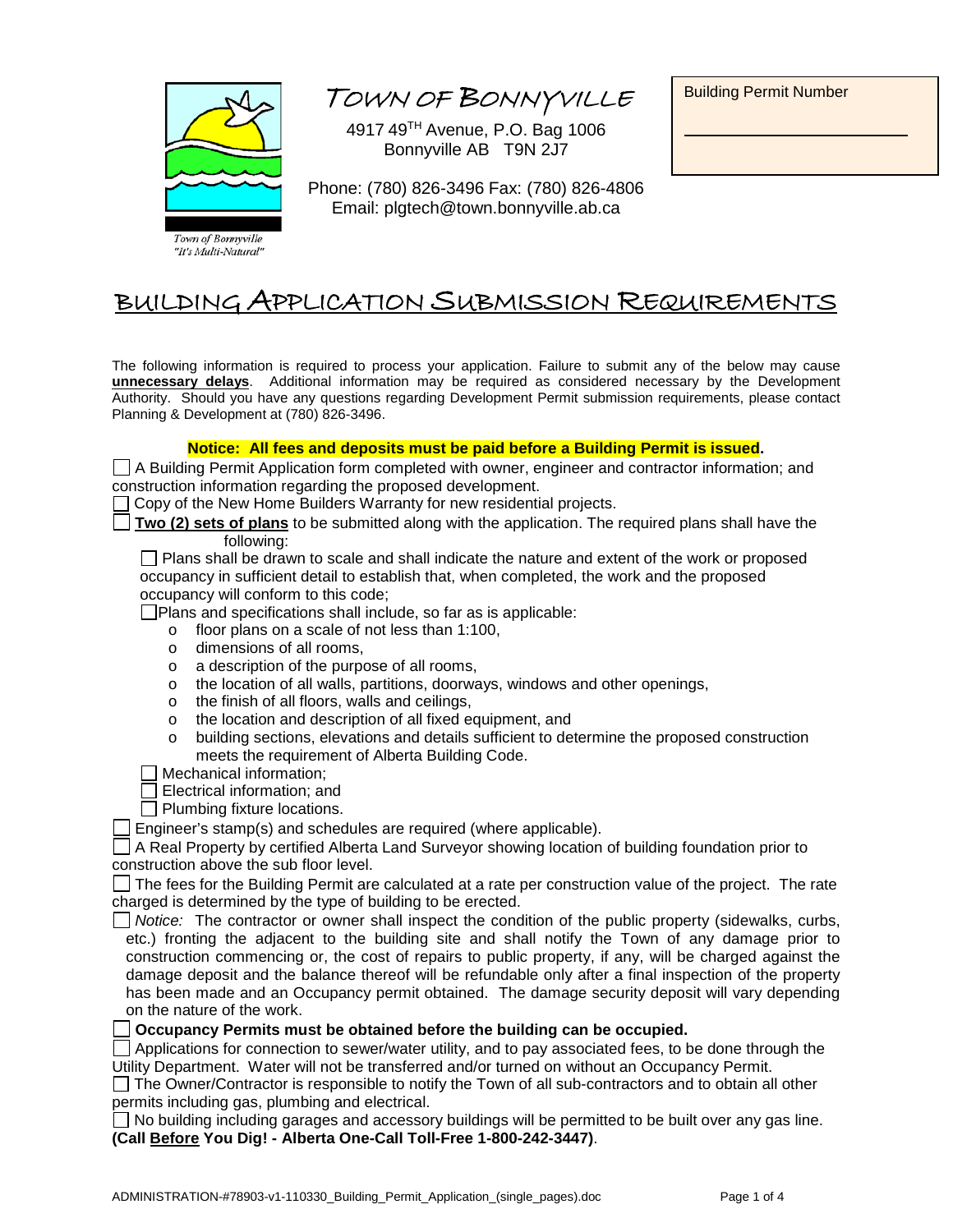I/We hereby make application for Building Permit pursuant to Alberta Building Code, as amended. The plans, supporting materials and application fee attached herewith form a part of this application.

| LEGAL DESCRIPTION: Lot(s) _________ Block _________ Plan ________________ Other _______________<br>APPLICANT INTEREST (IF NOT OWNER) $\Box$ CONTRACTOR $\Box$ AGENT $\Box$ OTHER _______<br>(A Letter of authorization is required in absence of the owner signature on this application form)<br>Type of Work: □ New Construction □ Addition □ Alteration/Renovation<br>$\Box$ Other $\_\_\_\_\_\$<br><b>Description of Work:</b><br>Building Area: 1999 and 1999 and 1999 and 1999 and 1999 and 1999 and 1999 and 1999 and 1999 and 199<br>I/We hereby declare that $\Box$ I am/we are or $\Box$ I/we represent the owner(s) of the property in which the<br>development identified in this Application will be conducted in accordance with the plans submitted and<br>upon approval, will adhere to the conditions and provisions of the Alberta Building Code. I/We further<br>declare that I/we WILL NOTIFY the Development Authority of any proposed changes to the plans<br>submitted with this Application.<br><b>Commencement Date</b><br><b>Completion Date</b><br>Signature of Applicant(s)<br>Date of Application<br>Value of Work (material & labour)<br>Signature of Owner(s)<br>Date |  |  |  |                 |
|------------------------------------------------------------------------------------------------------------------------------------------------------------------------------------------------------------------------------------------------------------------------------------------------------------------------------------------------------------------------------------------------------------------------------------------------------------------------------------------------------------------------------------------------------------------------------------------------------------------------------------------------------------------------------------------------------------------------------------------------------------------------------------------------------------------------------------------------------------------------------------------------------------------------------------------------------------------------------------------------------------------------------------------------------------------------------------------------------------------------------------------------------------------------------------------------------|--|--|--|-----------------|
|                                                                                                                                                                                                                                                                                                                                                                                                                                                                                                                                                                                                                                                                                                                                                                                                                                                                                                                                                                                                                                                                                                                                                                                                      |  |  |  |                 |
|                                                                                                                                                                                                                                                                                                                                                                                                                                                                                                                                                                                                                                                                                                                                                                                                                                                                                                                                                                                                                                                                                                                                                                                                      |  |  |  |                 |
|                                                                                                                                                                                                                                                                                                                                                                                                                                                                                                                                                                                                                                                                                                                                                                                                                                                                                                                                                                                                                                                                                                                                                                                                      |  |  |  |                 |
|                                                                                                                                                                                                                                                                                                                                                                                                                                                                                                                                                                                                                                                                                                                                                                                                                                                                                                                                                                                                                                                                                                                                                                                                      |  |  |  |                 |
|                                                                                                                                                                                                                                                                                                                                                                                                                                                                                                                                                                                                                                                                                                                                                                                                                                                                                                                                                                                                                                                                                                                                                                                                      |  |  |  |                 |
|                                                                                                                                                                                                                                                                                                                                                                                                                                                                                                                                                                                                                                                                                                                                                                                                                                                                                                                                                                                                                                                                                                                                                                                                      |  |  |  |                 |
|                                                                                                                                                                                                                                                                                                                                                                                                                                                                                                                                                                                                                                                                                                                                                                                                                                                                                                                                                                                                                                                                                                                                                                                                      |  |  |  |                 |
|                                                                                                                                                                                                                                                                                                                                                                                                                                                                                                                                                                                                                                                                                                                                                                                                                                                                                                                                                                                                                                                                                                                                                                                                      |  |  |  |                 |
|                                                                                                                                                                                                                                                                                                                                                                                                                                                                                                                                                                                                                                                                                                                                                                                                                                                                                                                                                                                                                                                                                                                                                                                                      |  |  |  |                 |
|                                                                                                                                                                                                                                                                                                                                                                                                                                                                                                                                                                                                                                                                                                                                                                                                                                                                                                                                                                                                                                                                                                                                                                                                      |  |  |  |                 |
|                                                                                                                                                                                                                                                                                                                                                                                                                                                                                                                                                                                                                                                                                                                                                                                                                                                                                                                                                                                                                                                                                                                                                                                                      |  |  |  |                 |
|                                                                                                                                                                                                                                                                                                                                                                                                                                                                                                                                                                                                                                                                                                                                                                                                                                                                                                                                                                                                                                                                                                                                                                                                      |  |  |  |                 |
|                                                                                                                                                                                                                                                                                                                                                                                                                                                                                                                                                                                                                                                                                                                                                                                                                                                                                                                                                                                                                                                                                                                                                                                                      |  |  |  |                 |
|                                                                                                                                                                                                                                                                                                                                                                                                                                                                                                                                                                                                                                                                                                                                                                                                                                                                                                                                                                                                                                                                                                                                                                                                      |  |  |  |                 |
|                                                                                                                                                                                                                                                                                                                                                                                                                                                                                                                                                                                                                                                                                                                                                                                                                                                                                                                                                                                                                                                                                                                                                                                                      |  |  |  |                 |
|                                                                                                                                                                                                                                                                                                                                                                                                                                                                                                                                                                                                                                                                                                                                                                                                                                                                                                                                                                                                                                                                                                                                                                                                      |  |  |  |                 |
|                                                                                                                                                                                                                                                                                                                                                                                                                                                                                                                                                                                                                                                                                                                                                                                                                                                                                                                                                                                                                                                                                                                                                                                                      |  |  |  |                 |
|                                                                                                                                                                                                                                                                                                                                                                                                                                                                                                                                                                                                                                                                                                                                                                                                                                                                                                                                                                                                                                                                                                                                                                                                      |  |  |  |                 |
|                                                                                                                                                                                                                                                                                                                                                                                                                                                                                                                                                                                                                                                                                                                                                                                                                                                                                                                                                                                                                                                                                                                                                                                                      |  |  |  |                 |
|                                                                                                                                                                                                                                                                                                                                                                                                                                                                                                                                                                                                                                                                                                                                                                                                                                                                                                                                                                                                                                                                                                                                                                                                      |  |  |  |                 |
|                                                                                                                                                                                                                                                                                                                                                                                                                                                                                                                                                                                                                                                                                                                                                                                                                                                                                                                                                                                                                                                                                                                                                                                                      |  |  |  |                 |
|                                                                                                                                                                                                                                                                                                                                                                                                                                                                                                                                                                                                                                                                                                                                                                                                                                                                                                                                                                                                                                                                                                                                                                                                      |  |  |  |                 |
|                                                                                                                                                                                                                                                                                                                                                                                                                                                                                                                                                                                                                                                                                                                                                                                                                                                                                                                                                                                                                                                                                                                                                                                                      |  |  |  |                 |
|                                                                                                                                                                                                                                                                                                                                                                                                                                                                                                                                                                                                                                                                                                                                                                                                                                                                                                                                                                                                                                                                                                                                                                                                      |  |  |  |                 |
|                                                                                                                                                                                                                                                                                                                                                                                                                                                                                                                                                                                                                                                                                                                                                                                                                                                                                                                                                                                                                                                                                                                                                                                                      |  |  |  | BP Number: 1997 |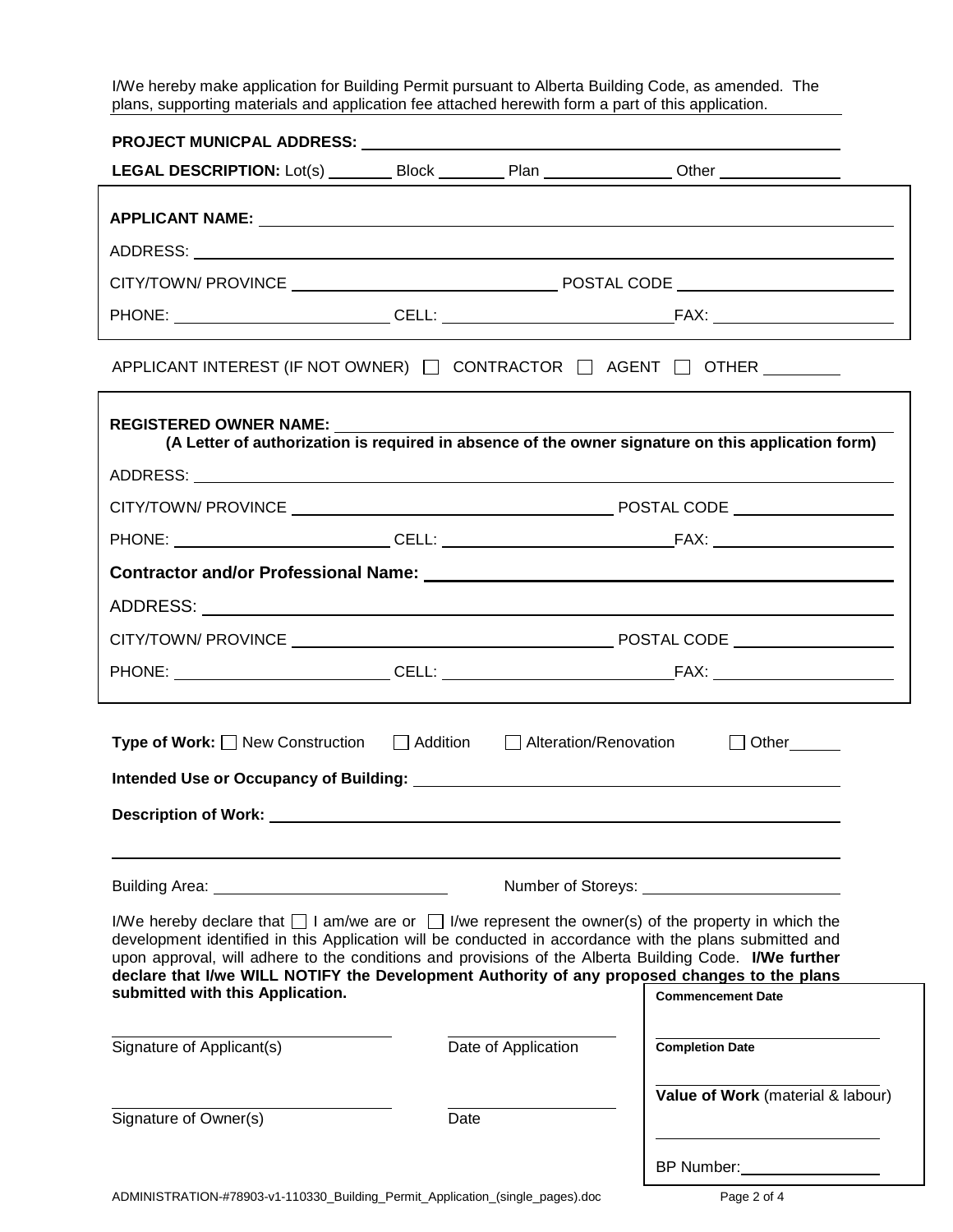### *Right of Entry to Land*

### (Owner)

I authorize the Staff of the Town of Bonnyville and other agencies as designated in Section 653(2) of the Municipal Government Act, RSA. 2000, Ch. M-26, to enter my land for the purpose of conducting a site inspection in connection with my building permit application.

Signed:

Registered Owner **Registered Owner** 

Date:

# *LIST OF CONTRACTORS*

|                             | Name | <b>Address</b> | Phone<br>Number<br>(Daytime) |
|-----------------------------|------|----------------|------------------------------|
| <b>MAIN:</b>                |      |                |                              |
| <b>GENERAL CONTRACTOR</b>   |      |                |                              |
| <b>ELECTRICAL</b>           |      |                |                              |
| <b>PLUMBING</b>             |      |                |                              |
| <b>GAS &amp; HEATING</b>    |      |                |                              |
| <b>SUBS:</b>                |      |                |                              |
| <b>EXCAVATION</b>           |      |                |                              |
| <b>CONCRETE WORK</b>        |      |                |                              |
| <b>FRAMING</b>              |      |                |                              |
| <b>BLOCK, BRICK, STUCCO</b> |      |                |                              |
| <b>ROOFING</b>              |      |                |                              |
| <b>INSULATION</b>           |      |                |                              |
| <b>DRYWALL</b>              |      |                |                              |
| <b>PAINTING</b>             |      |                |                              |
| <b>FINISHING</b>            |      |                |                              |
| <b>FLOOR COVERING</b>       |      |                |                              |
| <b>EAVESTROUGHING</b>       |      |                |                              |
| <b>LANDSCAPING</b>          |      |                |                              |
| FIREPLACE/WOODSTOVE         |      |                |                              |
| <b>SIDING</b>               |      |                |                              |

It is the responsibility of the General Contractor to ensure ALL sub-trades used on projects have a Town of Bonnyville Business License. This includes all out of area sub-trades brought in for projects.

# *Alberta New Home Warranty Program*

*Application #:* 

*Copy of Approved Warranty Included VES No date:* 

ADMINISTRATION-#78903-v1-110330\_Building\_Permit\_Application\_(single\_pages).doc Page 3 of 4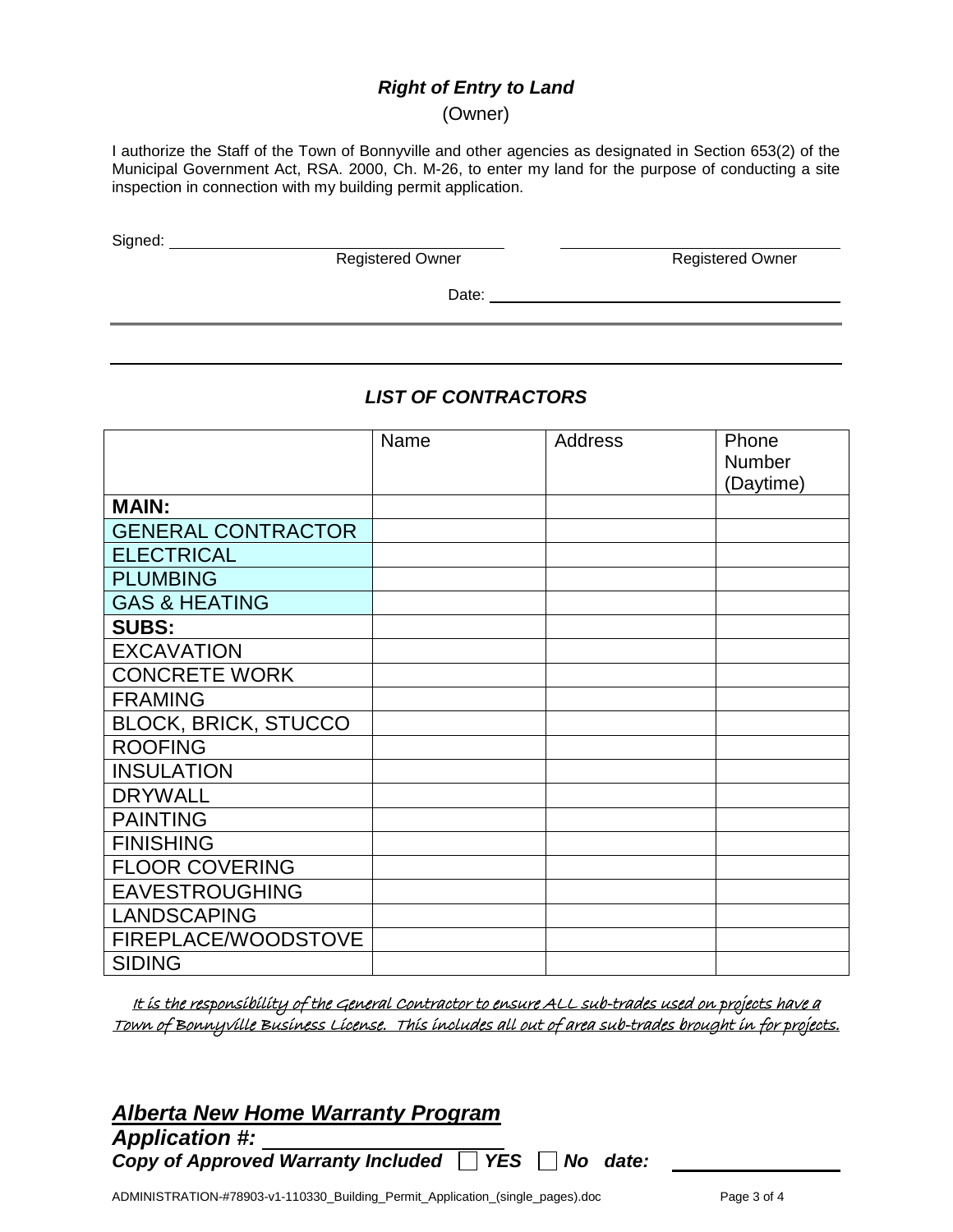| <b>FOR OFFICE USE ONLY</b>                                                                                                                                                                                                               |                                                                                                                                                                                                                                          |  |  |
|------------------------------------------------------------------------------------------------------------------------------------------------------------------------------------------------------------------------------------------|------------------------------------------------------------------------------------------------------------------------------------------------------------------------------------------------------------------------------------------|--|--|
| FEES:                                                                                                                                                                                                                                    |                                                                                                                                                                                                                                          |  |  |
| BUILDING PERMIT TOTAL: University of the contract of the contract of the contract of the contract of the contract of the contract of the contract of the contract of the contract of the contract of the contract of the contr           |                                                                                                                                                                                                                                          |  |  |
| Safety Codes Council Fee: <b>With the Contract of the Contract of Contract of the Contract of Contract of Council</b>                                                                                                                    |                                                                                                                                                                                                                                          |  |  |
| Administration Fee <b>Administration</b> Fee <b>Administration</b> Contract Contract Contract Contract Contract Contract Contract Contract Contract Contract Contract Contract Contract Contract Contract Contract Contract Contract Con |                                                                                                                                                                                                                                          |  |  |
|                                                                                                                                                                                                                                          |                                                                                                                                                                                                                                          |  |  |
|                                                                                                                                                                                                                                          |                                                                                                                                                                                                                                          |  |  |
|                                                                                                                                                                                                                                          |                                                                                                                                                                                                                                          |  |  |
| Development Permit Securities: Later and Alexander According to the Alexander According to the Alexander According to the Alexander According to the Alexander According to the Alexander According to the Alexander According           |                                                                                                                                                                                                                                          |  |  |
|                                                                                                                                                                                                                                          |                                                                                                                                                                                                                                          |  |  |
|                                                                                                                                                                                                                                          | Date Paid: <u>________________</u>                                                                                                                                                                                                       |  |  |
|                                                                                                                                                                                                                                          | ** ** **                                                                                                                                                                                                                                 |  |  |
|                                                                                                                                                                                                                                          | **<br>$**$                                                                                                                                                                                                                               |  |  |
| Submission complete: YES ___________________                                                                                                                                                                                             | NO                                                                                                                                                                                                                                       |  |  |
|                                                                                                                                                                                                                                          |                                                                                                                                                                                                                                          |  |  |
|                                                                                                                                                                                                                                          | No Phone Phone                                                                                                                                                                                                                           |  |  |
|                                                                                                                                                                                                                                          |                                                                                                                                                                                                                                          |  |  |
|                                                                                                                                                                                                                                          |                                                                                                                                                                                                                                          |  |  |
| Date Application Deemed Complete by Building Inspector:                                                                                                                                                                                  |                                                                                                                                                                                                                                          |  |  |
| Date of Plans Review: New York Change and Change and Change and Change and Change and Change and Change and Change and Change and Change and Change and Change and Change and Change and Change and Change and Change and Chan           |                                                                                                                                                                                                                                          |  |  |
| APPROVED: YES ________________________                                                                                                                                                                                                   | NO <sub>ther</sub> and the state of the state of the state of the state of the state of the state of the state of the state of the state of the state of the state of the state of the state of the state of the state of the state of t |  |  |
| Date of Issuance: <u>experience</u> and the contract of the contract of the contract of the contract of the contract of                                                                                                                  |                                                                                                                                                                                                                                          |  |  |
| SCO Name: <u>experimental and control and control and control and control and control and control and control and control and control and control and control and control and control and control and control and control and co</u>     |                                                                                                                                                                                                                                          |  |  |
|                                                                                                                                                                                                                                          |                                                                                                                                                                                                                                          |  |  |
| SCO Number: <u>New York: New York: New York: New York: New York: New York: New York: New York: New York: New York: New York: New York: New York: New York: New York: New York: New York: New York: New York: New York: New York:</u>     |                                                                                                                                                                                                                                          |  |  |
| <b>Inspection Dates:</b><br><u>a sa barang ang pagbabang nagarang pang</u> alang ang pangalang ang pangalang ang pangalang ang pangalang ang pang                                                                                        |                                                                                                                                                                                                                                          |  |  |
|                                                                                                                                                                                                                                          |                                                                                                                                                                                                                                          |  |  |
| Final Inspection Date: _____________________________                                                                                                                                                                                     | Occupancy: _______________                                                                                                                                                                                                               |  |  |